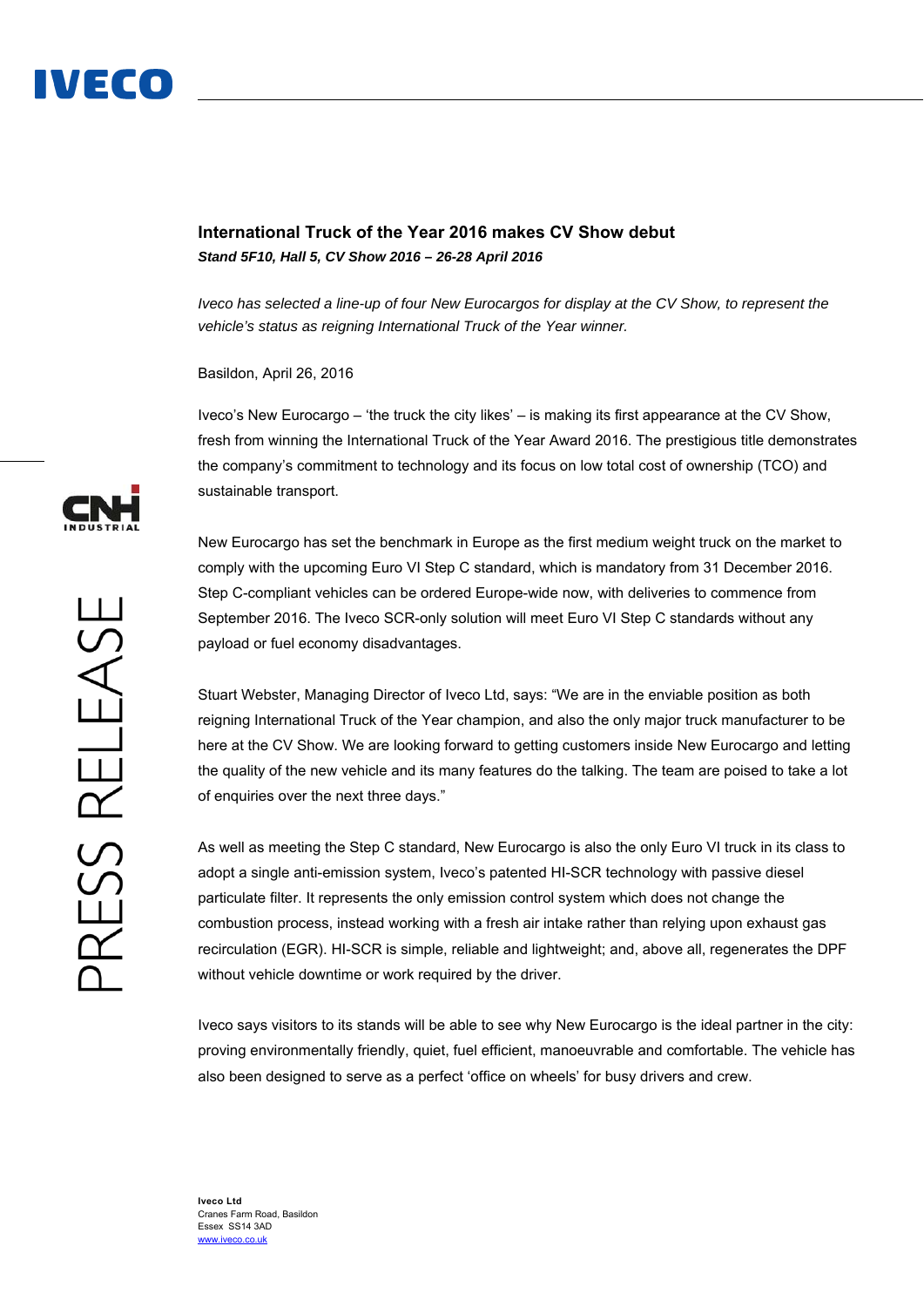# IVECO

## **Range expansion**

Iveco, a leader in alternative fuels and sustainable transport, has announced the next-phase of its natural gas-powered vehicle line-up, with left-hand drive deliveries of its CNG-powered New Eurocargo range commencing this month (April). The 12 and a 16-tonne 'super-eco' CNG models develop an impressive 210hp.

Thanks to a redesign of the ignition coils, blow-by valve, pistons and rings, Iveco has obtained significant benefits in efficiency, emissions and maintenance from the proven 6 litre Tector engine – with a right-hand drive variant to follow.

Natural gas offers multiple advantages for fleets from both an environmental and economic sustainability perspective. In terms of environmental protection, it remains the single most efficient technical solution available in the near future to solve pollution related problems in urban areas, making it the only true alternative to petrol and diesel fuels.

In terms of emissions, natural gas is a 'clean' fuel as it emits up to 10 per cent less  $CO<sub>2</sub>$ , 35 per cent fewer NOx emissions and 95% less particulate matter than its diesel equivalent. Furthermore, natural gas variants of the New Eurocargo are almost silent, making them perfect for night-time deliveries in urban areas.

### **On display at the CV Show**

Iveco is featuring a special International Truck of the Year display on its stand in Hall 5, with a 7.5 tonne 4x2 rigid finished in the metallic blue paintwork unveiled at its international launch last September. This vehicle features the most popular day cab and an automated ZF EuroTronic transmission, for ultimate driver convenience and safety.

Iveco is also showcasing two examples of its award-winning medium truck line-up on its outdoor stand, including a 15-tonne New Eurocargo (150E25) mounted with a Johnston road sweeper body – the first of its kind to be built on the new Iveco chassis. It is joined by an 18 tonne New Eurocargo (180E25/P) with a DriveAway curtainside body manufactured by JC Payne. Iveco's DriveAway programme allows customers to buy bodied New Eurocargo vehicles from stock, and have them on the road almost immediately.

The 18-tonne New Eurocargo stands out for being the first in the Iveco range to feature an optional low-level passenger door window, which provides direct visibility for the driver of pedestrians and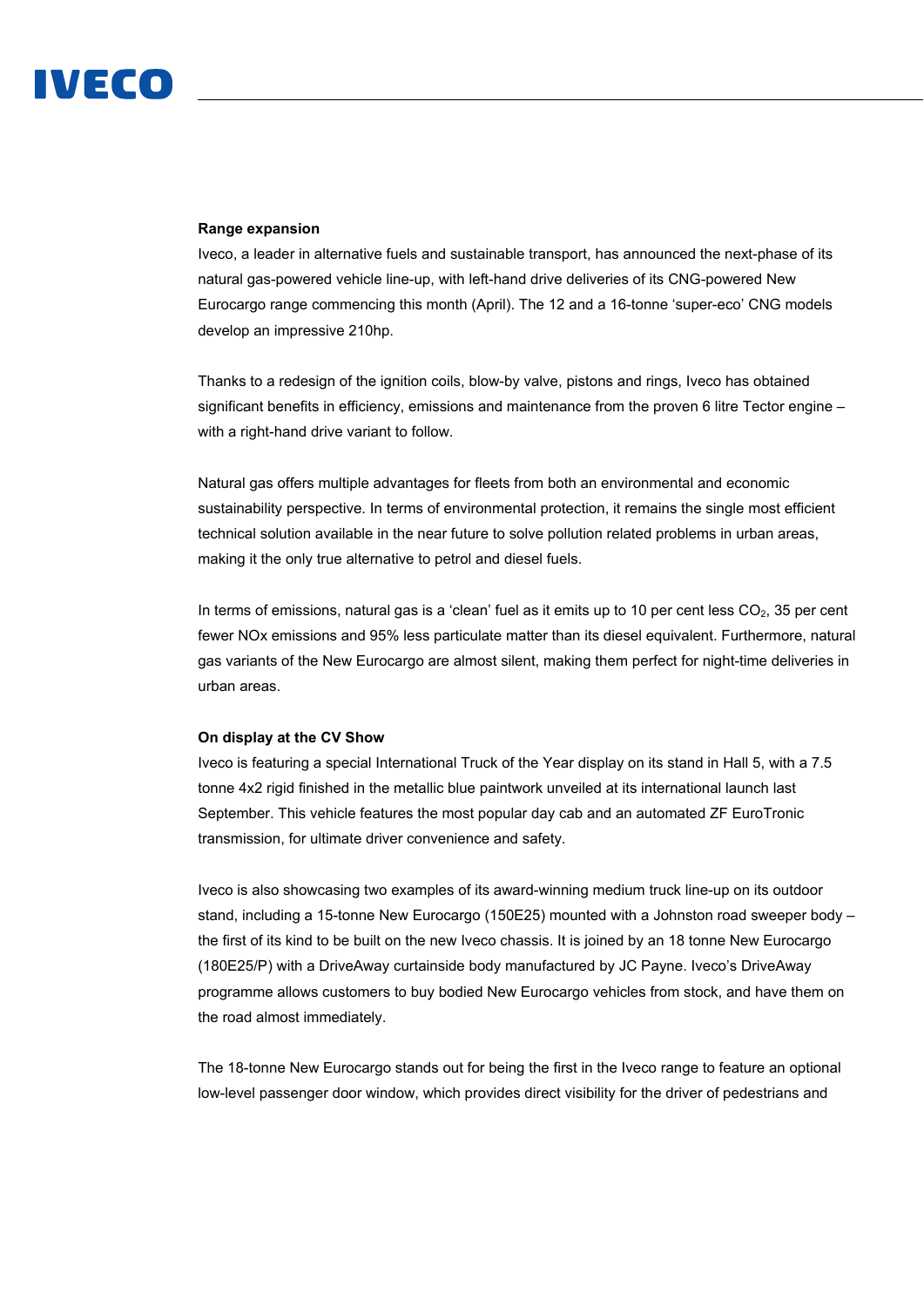

other road users – one of the key requirements made by CLOCS, to reduce the risk of a collision between a commercial vehicle and other road users. The new safety feature is available across the New Eurocargo, Stralis and Trakker ranges, with Astra Vehicle Technologies completing the conversion work for Iveco at its facility in Ellesmere Port.

A fourth New Eurocargo is featured on the roundabout at the entrance to the Show – this example is a 75E16, finished in the same metallic blue launch colours.

### **Iveco**

*Iveco is a brand of CNH Industrial N.V., a World leader in Capital Goods listed on the New York Stock Exchange (NYSE: CNHI) and on the Mercato Telematico Azionario of the Borsa Italiana (MI: CNHI). Iveco designs, manufactures and markets a wide range of light, medium and heavy commercial vehicles, off-road trucks, and vehicles for applications such as off-road missions.* 

*The brand's wide range of products include the Daily, a vehicle that covers the 3 – 7 tonne vehicle weight segment, the Eurocargo from 6 – 19 tonnes, the Trakker (dedicated to off-road missions) and the Stralis, both over 16 tonnes. In addition, the Iveco Astra brand builds off-road trucks, rigid and articulated dumpers as well as special vehicles.* 

*Iveco employs close to 21,000 individuals globally. It manages production sites in 7 countries throughout Europe, Asia, Africa, Oceania and Latin America where it produces vehicles featuring the latest advanced technologies. 4,200 sales and service outlets in over 160 countries guarantee technical support wherever an Iveco vehicle is at work.* 

*To download supporting imagery: http://news.cision.com/iveco For further information about Iveco: www.iveco.com For further information about the Iveco dealer network: http://www.iveco-dealership.co.uk For further information about CNH Industrial: www.cnhindustrial.com*

http://www.facebook.com/IvecoUK

http://twitter.com/ivecouk

D. http://www.youtube.com/iveco

ß۵ https://www.flickr.com/iveco

For more information contact:

Nigel Emms, Director, Brand & Communication Iveco Ltd Tel. +44 (0)1268 885911